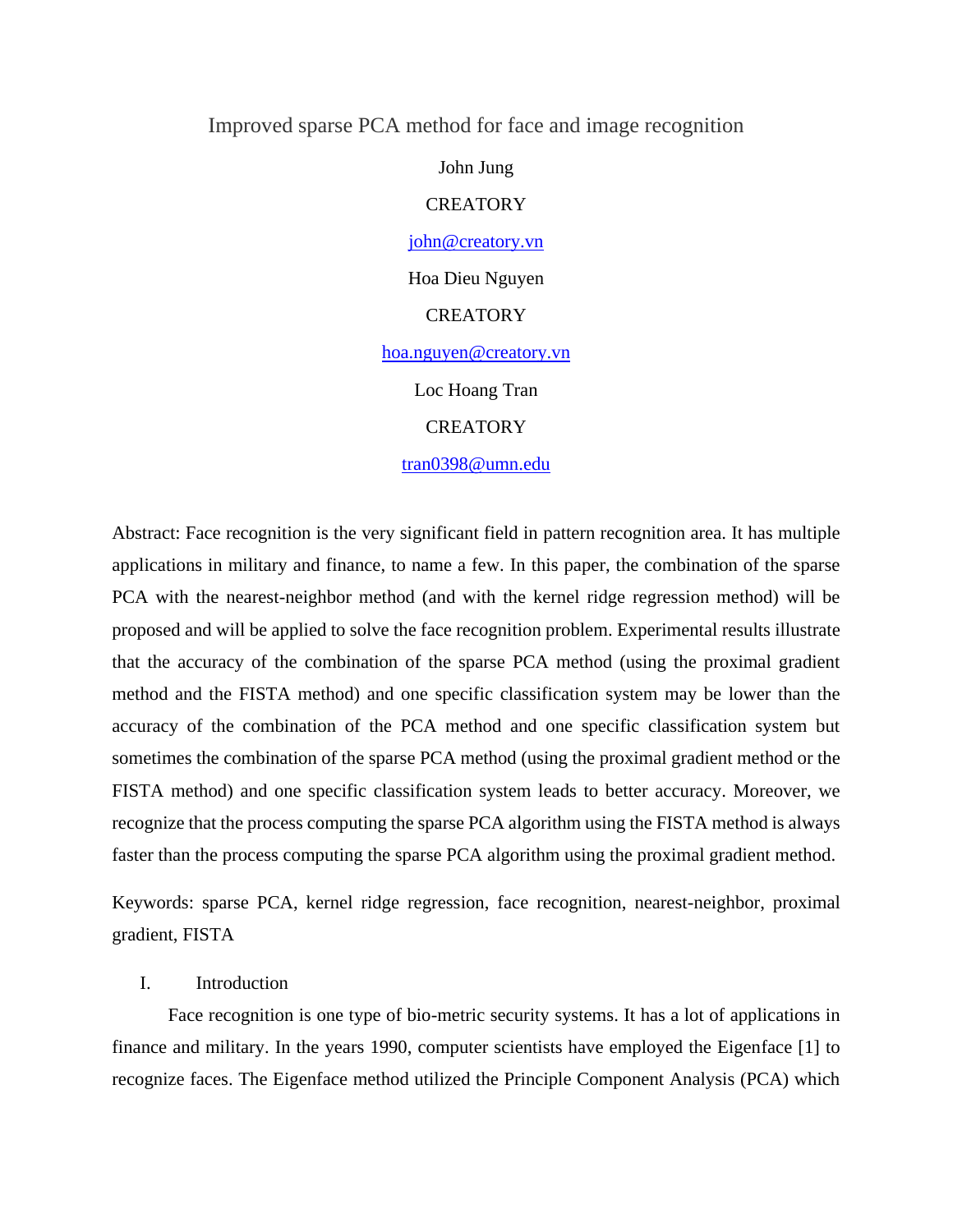is one of the dimensional reduction methods [2, 3] to reduce the dimensions of the data in order to remove noise and redundant features in the data. This will lead to the low time complexity of the face recognition system. The PCA method has been utilized in a lot of applications such as speech recognition [4, 5]. Then, the Eigenface used the nearest-neighbor method [6] to recognize faces.

To recognize faces, the machine learning approach [7, 8, 9, 10, 11, 12] can also be employed such as the Support Vector Machine (SVM) method. From 2000 to 2010, the Support Vector Machine learning method can be considered the state of the art machine learning method. Please note that the kernel ridge regression method can be viewed as the simplest form of the Support Vector Machine learning method. In this paper, in addition to the nearest-neighbor method, we will also employ the kernel ridge regression method to recognize faces.

Please note that the PCA has two major weaknesses which are the nonexistence of sparsity of the loading vectors and each principle component is the linear combination of all features. To overcome these weaknesses and to present sparsity, many methods have been suggested such as [13, 14, 15, 16]. In this paper, we will introduce two new approaches solving sparse PCA using the Proximal Gradient method [17, 18, 19], and the Fast Iterative Shrinkage-Thresholding method (i.e. FISTA method) [17, 18, 19]. Finally, we will try to combine the sparse PCA dimensional reduction method with the nearest-neighbor method (and with the kernel ridge regression method) and use these combinations to solve the face recognition problem.

We will organize the paper as follows: Section II will present the detailed version of the sparse PCA algorithm using the proximal gradient method in detail. Section III will present the detailed version of the sparse PCA algorithm using the FISTA method in detail. In section IV, we will apply the combination of the sparse PCA algorithm with the nearest-neighbor algorithm and with the kernel ridge regression algorithm to faces in the dataset available from [17]. Section V will conclude this paper and discuss the future directions of researches of this face recognition problem.

# II. The proximal gradient method

Suppose that we would like to solve the unconstrained optimization problem like the following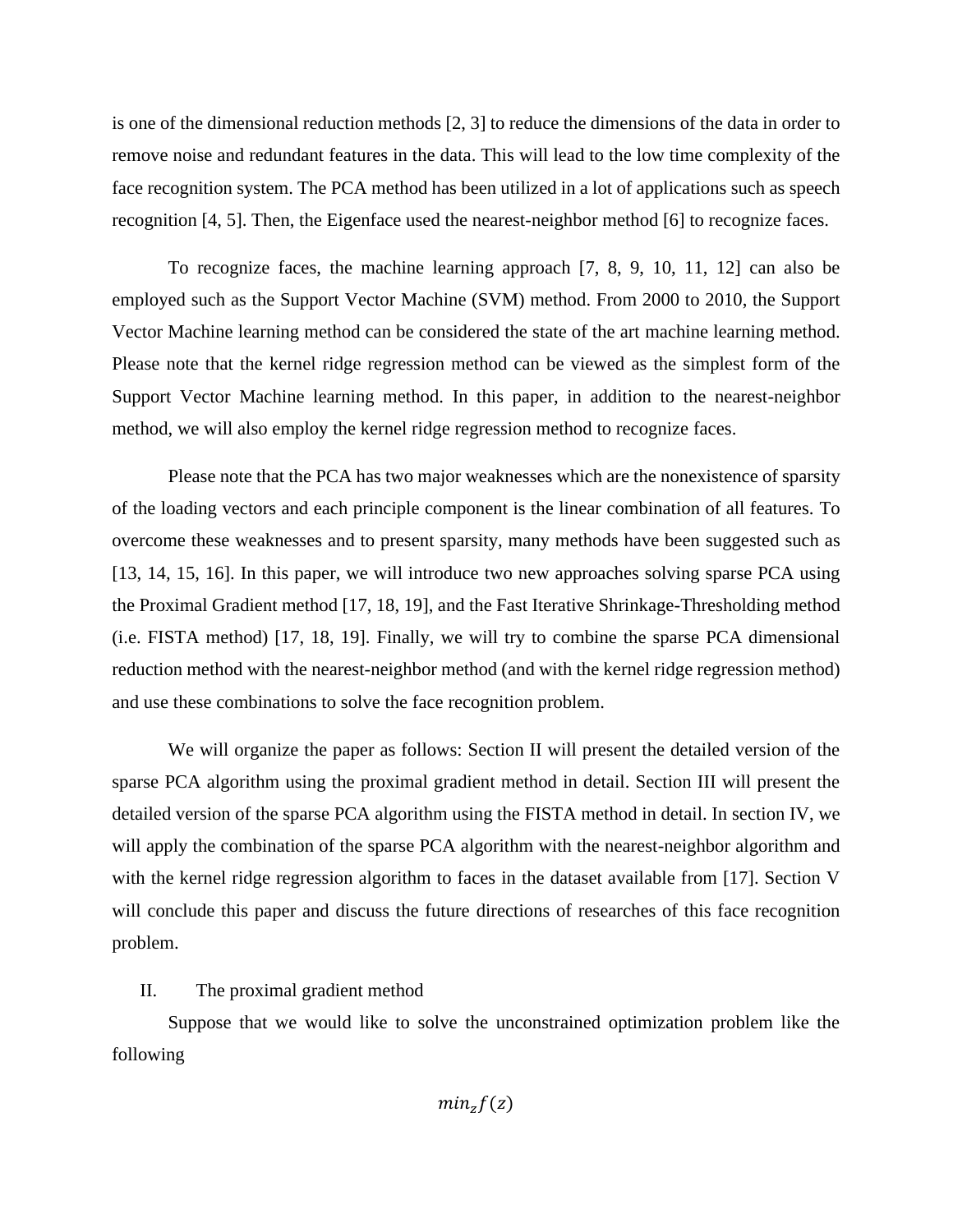One of the simplest methods solving the above unconstrained optimization problem is the gradient method. This gradient method solve the above optimization as follows

$$
z_0 \in R^n, z_{k+1} = z_k - t_{k+1} \nabla f(z_k),
$$

where  $t_{k+1}$  is the suitable step size.

The idea of this gradient method can also be applied to the  $l_1$ -regularization problem like the following.

Suppose that we are given a function *f* that can be decomposed into two functions as follows

$$
f(x) = g(x) + \lambda h(x)
$$

For this decomposable function *f*, we want to find the solution of the following optimization problem

$$
\min_{z} f(z) = g(z) + \lambda h(z)
$$

Please note that function *g* is differentiable.

So, the solution of this optimization is

$$
x^{+} = argmin_{z} g(x) + \nabla g(x)^{T} (z - x) + \frac{1}{2t} ||z - x||_{2}^{2} + \lambda h(z)
$$

$$
= argmin_{z} \frac{1}{2t} ||z - (x - t\nabla g(x))||_{2}^{2} + \lambda h(z)
$$

$$
= prox_{h, \lambda t} (x - t\nabla g(x))
$$

Please note that  $\nabla^2 g(x)$  is replaced by  $\frac{1}{t}$ *I*.

This method can also be called the ISTA method. In the next section, we will present the FISTA method which is the extended version of the ISTA method and is a lot faster than the ISTA method.

In our sparse PCA problem, 
$$
g(x) = -x^T D^T D x
$$
 and  $h(x) = ||x||_1$ .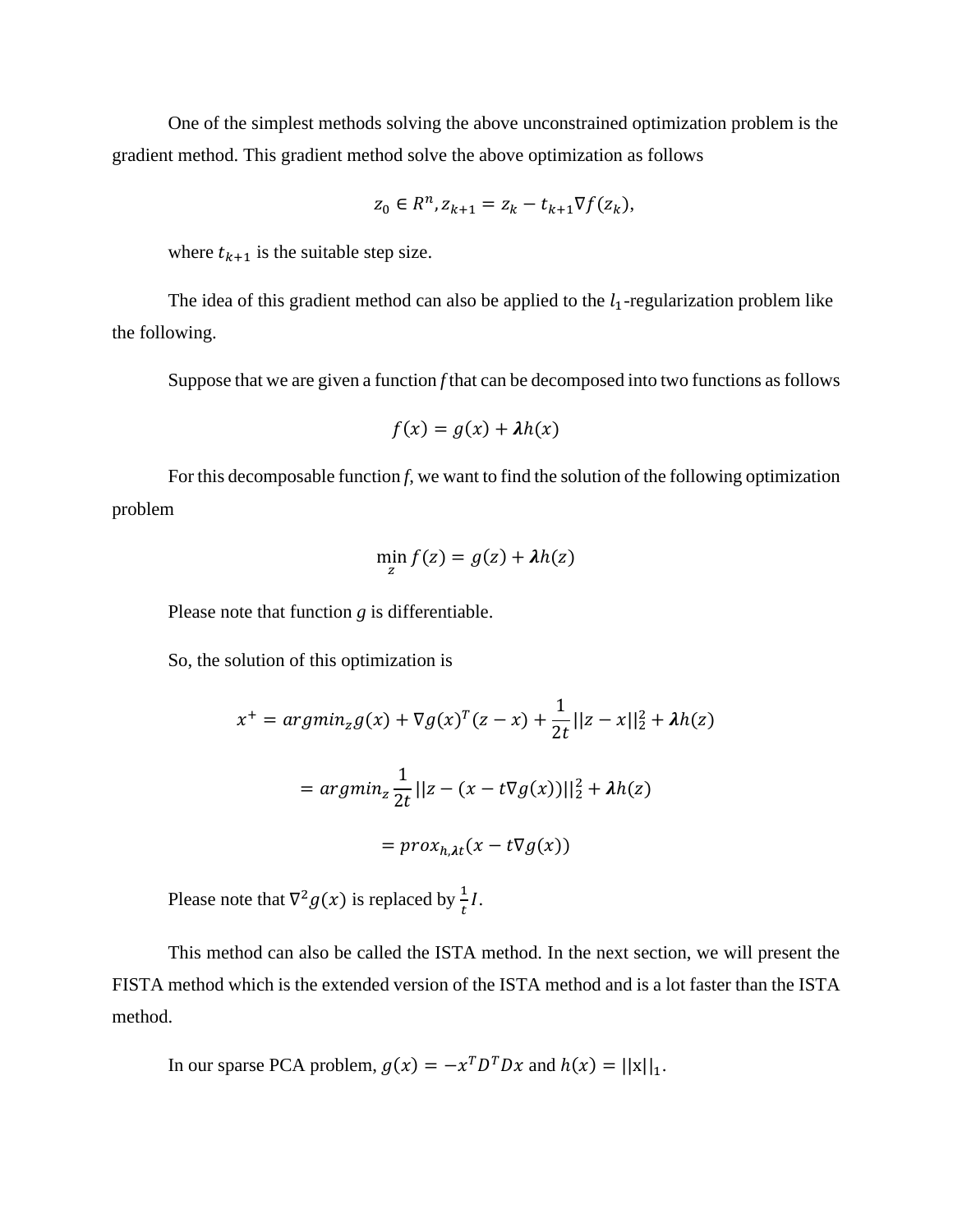So, we know that  $\nabla g(x) = -2D^T D x$ .

Hence the solution of the sparse PCA problem is

$$
x^{+} = prox_{h, \lambda t} (x + 2tD^{T}Dx)
$$

$$
= prox_{h, \lambda t} ((I + 2tD^{T}D)x)
$$

Last but not least, in detail, the proximal operator is defined like the following

$$
prox_{h, \lambda t} (x - t \nabla g(x))_i = (|x + 2tD^T Dx|_i - \lambda t)_+ sign((x + 2tD^T Dx)_i)
$$

We repeat the above formula until it converges to the final solution.

In the next part, we will give the algorithm of one pass of the proximal gradient method (i.e. the ISTA method).

\_\_\_\_\_\_\_\_\_\_\_\_\_\_\_\_\_\_\_\_\_\_\_\_\_\_\_\_\_\_\_\_\_\_\_\_\_\_\_\_\_\_\_\_\_\_\_\_\_\_\_\_\_\_\_\_\_\_\_\_\_\_\_\_\_\_\_\_\_\_\_\_\_\_\_\_\_\_

Algorithm 1: One pass of proximal gradient method

- 1. Start with  $x_k$
- 2. Compute  $x_{k+1} = prox_{h,\lambda t} ((I + 2tD^T D)x_k)$
- 3.  $x_{k+1}$  will be served as the input for the next pass of the ISTA method

#### III. The FISTA method

In this section, we will describe the modified version of the proximal gradient method (i.e. FISTA method) used to solve the sparse PCA problem.

First, randomly choose *t\_old\_old*, *t\_old*, *x\_old\_old*, *x\_old*.

Then, we need to compute

$$
y = x_{old} + \frac{t_{old\_old} - 1}{t_{old}} (x_{old} - x_{old\_old})
$$

Next, we need to compute the solution of the following formula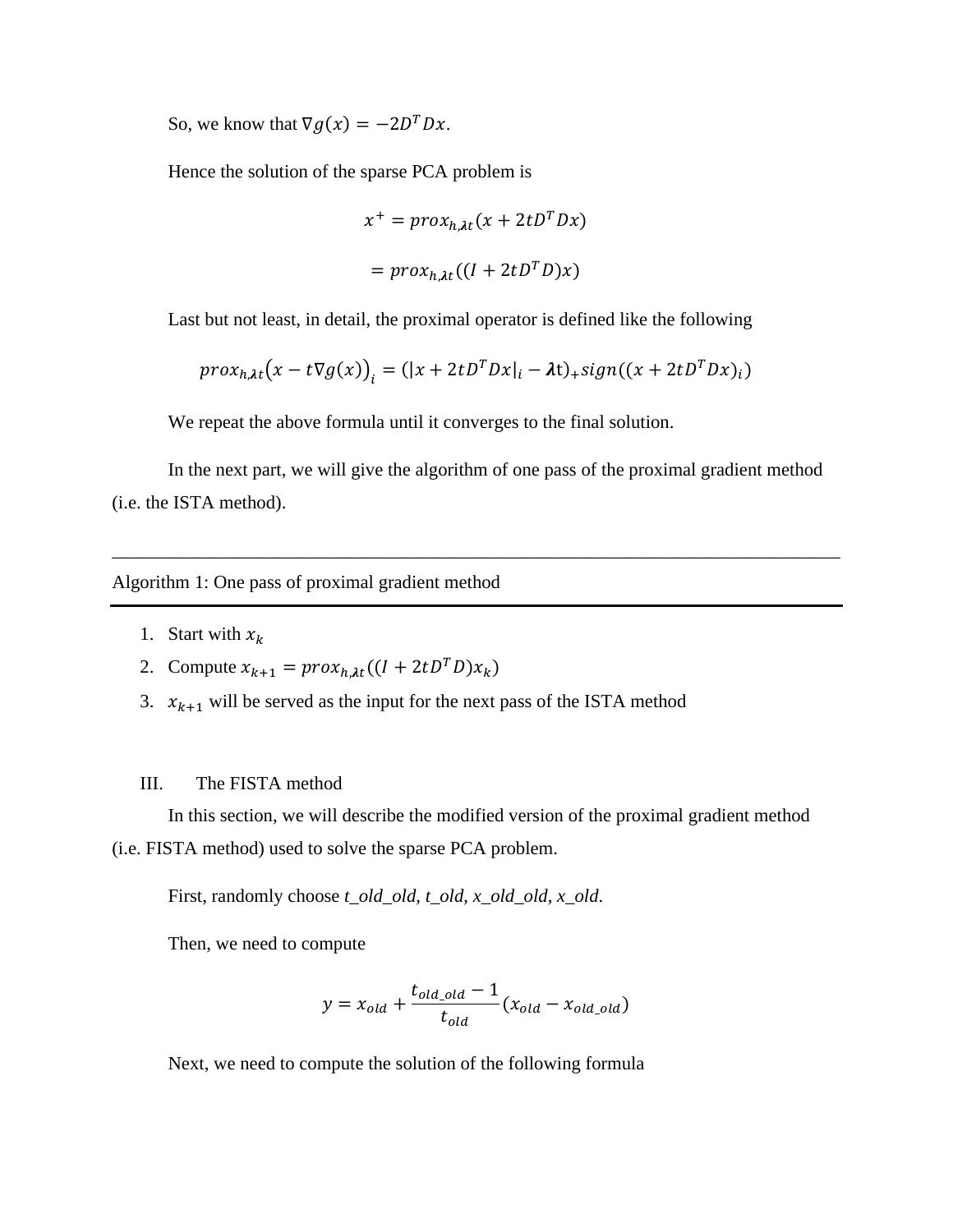$$
x^{+} = prox_{h, \lambda t} (y - t \nabla g(y))
$$
  
Next, we need to compute  $t = \frac{1 + \sqrt{1 + 4t_{old}^{2}}}{2}$ 

Finally, set  $t\_old = t$ ,  $t\_old\_old = t\_old$ ,  $x\_old = x^+, x\_old\_old = x\_old$ .

We repeat the above procedure until it converges to the final solution.

\_\_\_\_\_\_\_\_\_\_\_\_\_\_\_\_\_\_\_\_\_\_\_\_\_\_\_\_\_\_\_\_\_\_\_\_\_\_\_\_\_\_\_\_\_\_\_\_\_\_\_\_\_\_\_\_\_\_\_\_\_\_\_\_\_\_\_\_\_\_\_\_\_\_\_\_\_\_

# Algorithm 2: One pass of FISTA method

- 1. Start with *t\_old\_old*, *t\_old*, *x\_old\_old*, *x\_old*
- 2. Compute

$$
y = x_{old} + \frac{t_{old\_old} - 1}{t_{old}} (x_{old} - x_{old\_old})
$$

3. Compute 
$$
x_{k+1} = prox_{h,\lambda t} ((I + 2tD^T D)y)
$$

4. Compute 
$$
t = \frac{1 + \sqrt{1 + 4t_{old}^2}}{2}
$$

5.  $x_{k+1}$ , *x\_old*, *t*, *t\_old* will be served as the inputs for the next pass of the FISTA method

# IV. Experiments and Results

In this paper, the set of 120 face samples recorded of 15 different people (8 face samples per people) is the training set. Then another set of 45 face samples of these people is the testing set. This dataset is available from [20]. Then, we will merge all rows of the face sample (i.e. the matrix) sequentially from the first row to the last row into a single big row which is the  $R^{1*1024}$ row vector. These row vectors will be used as the feature vectors of the nearest-neighbor method and the kernel ridge regression method.

Next, the PCA and the sparse PCA algorithms will be applied to faces in the training set and the testing set to reduce the dimensions of the faces. Then the nearest-neighbor method and the kernel ridge regression method will be applied to these new transformed feature vectors.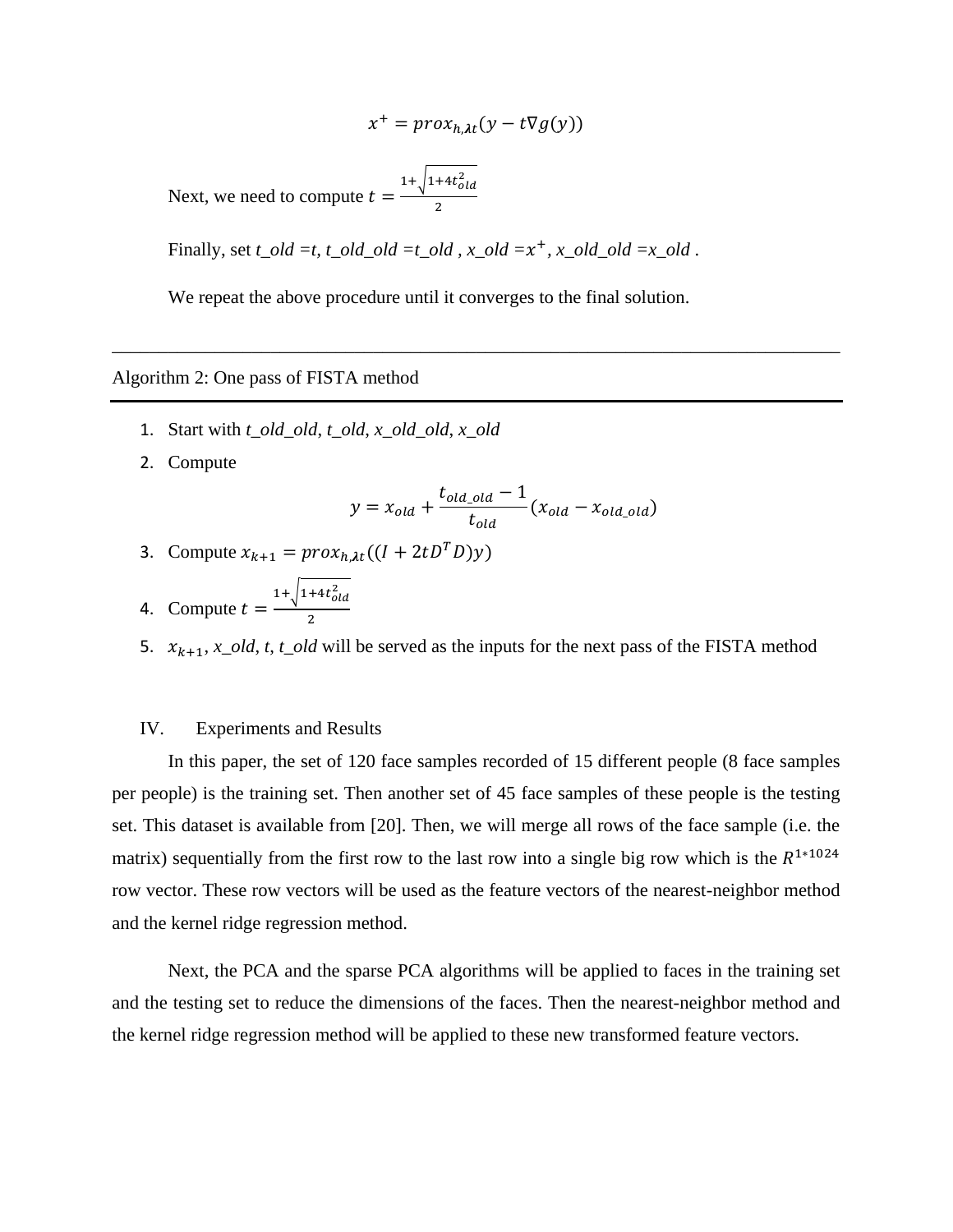In this section, we experiment with the above nearest-neighbor method and kernel ridge regression method in terms of accuracy. The accuracy measure Q is given as follows:

$$
Q = \frac{True \ Positive + True \ Negative}{True \ Positive + True \ Negative + False \ Positive \ + False}
$$

All experiments were implemented in Matlab 6.5 on virtual machine. The accuracies of the above proposed methods are given in the following table 1 and table 2 and the time complexities of the processes computing the sparse PCA using the proximal gradient and the FISTA methods are given in the following table 3.

Table 1: **Accuracies** of the nearest-neighbor method, the combination of PCA method and the nearest-neighbor method, and the combination of sparse PCA method and the nearest-neighbor method

| Accuracy (%)                               |       |
|--------------------------------------------|-------|
| The nearest-neighbor method                | 90.81 |
| PCA $(d = 200)$ + The nearest-neighbor     | 91.11 |
| method                                     |       |
| PCA $(d = 300)$ + The nearest-neighbor     | 91.11 |
| method                                     |       |
| $PCA (d = 400) + The nearest-neighbor$     | 91.11 |
| method                                     |       |
| PCA $(d = 500)$ + The nearest-neighbor     | 91.11 |
| method                                     |       |
| PCA $(d = 600)$ + The nearest-neighbor     | 91.11 |
| method                                     |       |
| Proximal Gradient Sparse PCA $(d = 200) +$ | 87.26 |
| The nearest-neighbor method                |       |
| Proximal Gradient Sparse PCA $(d = 300) +$ | 87.56 |
| The nearest-neighbor method                |       |
| Proximal Gradient Sparse PCA $(d = 400) +$ | 87.85 |
| The nearest-neighbor method                |       |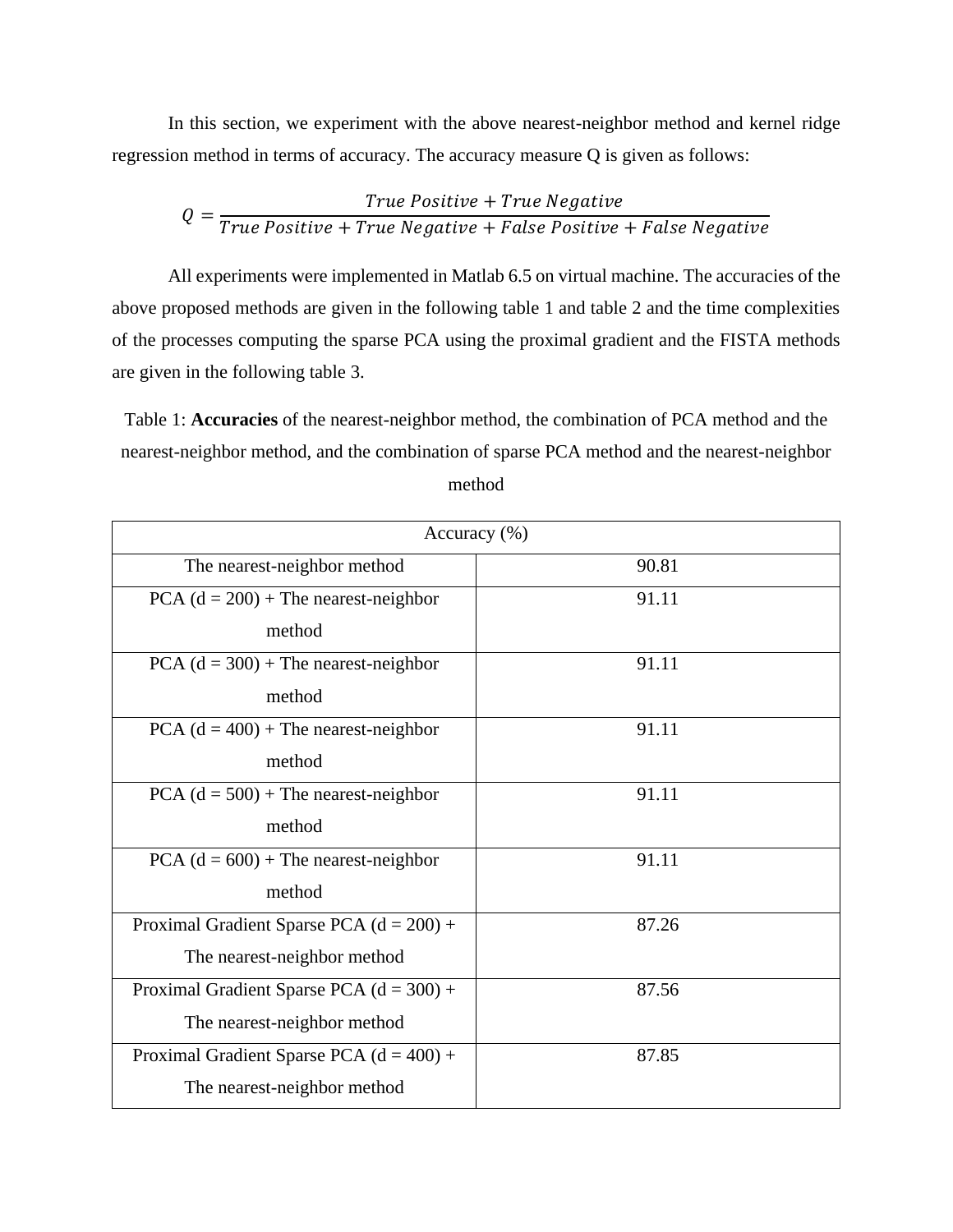| Proximal Gradient Sparse PCA $(d = 500) +$<br>The nearest-neighbor method | 87.56 |
|---------------------------------------------------------------------------|-------|
| Proximal Gradient Sparse PCA $(d = 600) +$                                | 87.26 |
| The nearest-neighbor method                                               |       |
| FISTA Sparse PCA $(d = 200)$ + The nearest-                               | 88.15 |
| neighbor method                                                           |       |
| FISTA Sparse PCA $(d = 300)$ + The nearest-                               | 88.44 |
| neighbor method                                                           |       |
| FISTA Sparse PCA $(d = 400)$ + The nearest-                               | 88.74 |
| neighbor method                                                           |       |
| FISTA Sparse PCA $(d = 500)$ + The nearest-                               | 89.04 |
| neighbor method                                                           |       |
| FISTA Sparse PCA $(d = 600)$ + The nearest-                               | 88.74 |
| neighbor method                                                           |       |

Table 2: **Accuracies** of the kernel ridge regression method, the combination of PCA method and the kernel ridge regression method, and the combination of sparse PCA method and the kernel ridge regression method

| Accuracy $(\% )$                                        |       |  |
|---------------------------------------------------------|-------|--|
| The kernel ridge regression method                      | 95.85 |  |
| $PCA (d = 200) + The Kernel ridge regression$<br>method | 96.15 |  |
| $PCA (d = 300) + The Kernel ridge regression$<br>method | 96.15 |  |
| $PCA (d = 400) + The Kernel ridge regression$<br>method | 96.15 |  |
| $PCA (d = 500) + The Kernel ridge regression$<br>method | 96.15 |  |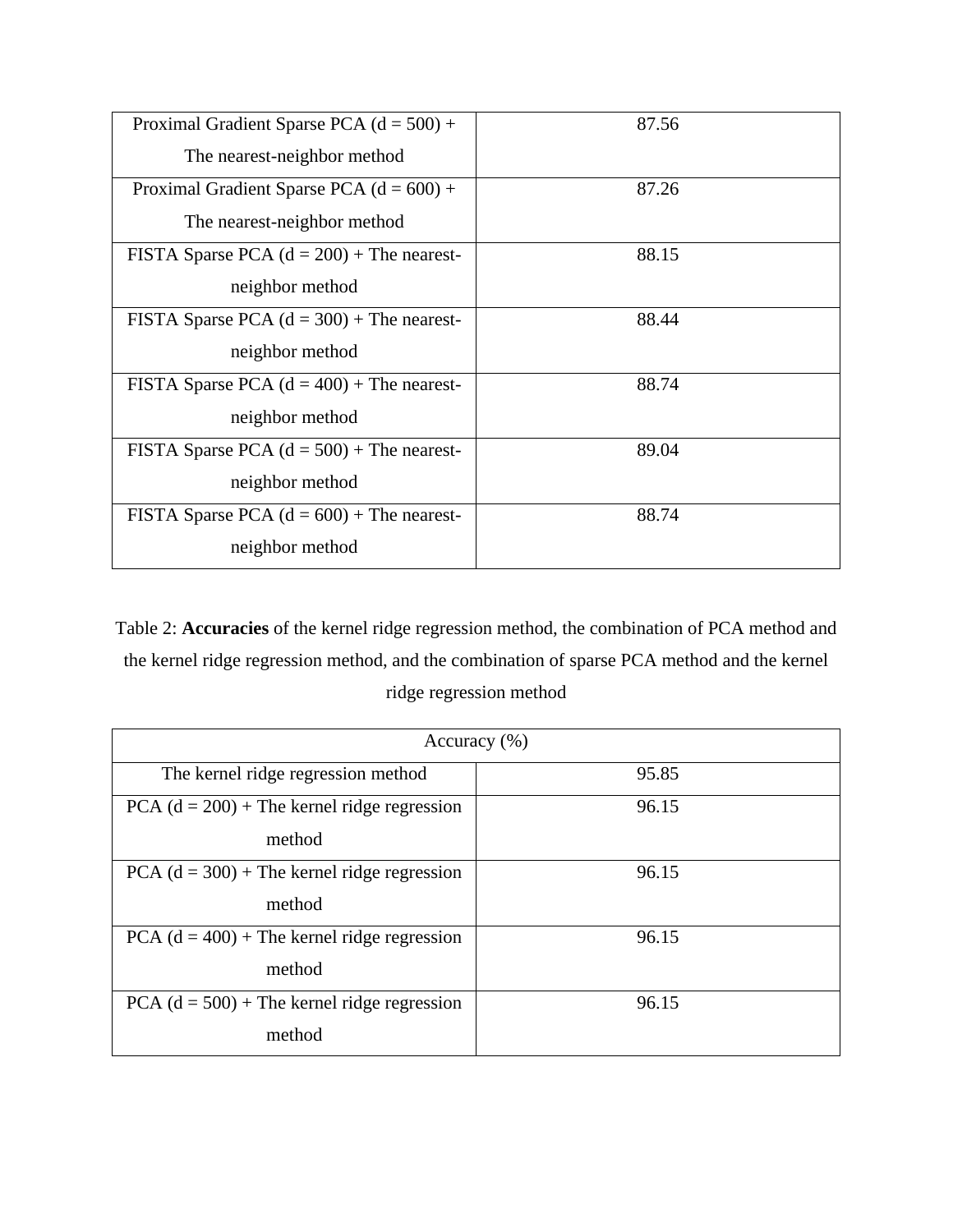| PCA $(d = 600)$ + The kernel ridge regression | 96.15 |
|-----------------------------------------------|-------|
| method                                        |       |
| Proximal Gradient Sparse PCA $(d = 200) +$    | 95.26 |
| The kernel ridge regression method            |       |
| Proximal Gradient Sparse PCA $(d = 300) +$    | 96.15 |
| The kernel ridge regression method            |       |
| Proximal Gradient Sparse PCA $(d = 400) +$    | 96.44 |
| The kernel ridge regression method            |       |
| Proximal Gradient Sparse PCA $(d = 500) +$    | 96.15 |
| The kernel ridge regression method            |       |
| Proximal Gradient Sparse PCA $(d = 600) +$    | 96.15 |
| The kernel ridge regression method            |       |
| FISTA Sparse PCA $(d = 200)$ + The kernel     | 87.26 |
| ridge regression method                       |       |
| FISTA Sparse PCA $(d = 300)$ + The kernel     | 89.93 |
| ridge regression method                       |       |
| FISTA Sparse PCA $(d = 400)$ + The kernel     | 90.52 |
| ridge regression method                       |       |
| FISTA Sparse PCA $(d = 500)$ + The kernel     | 92.30 |
| ridge regression method                       |       |
| FISTA Sparse PCA $(d = 600)$ + The kernel     | 91.11 |
| ridge regression method                       |       |

Table 3: **The time complexities** of the processes computing the PCA and the sparse PCA using the proximal gradient and the FISTA methods

| The time complexities (seconds) |      |  |
|---------------------------------|------|--|
| $PCA (d = 200)$                 | 8.09 |  |
| $PCA (d = 300)$                 | 8.54 |  |
| $PCA (d = 400)$                 | 9.91 |  |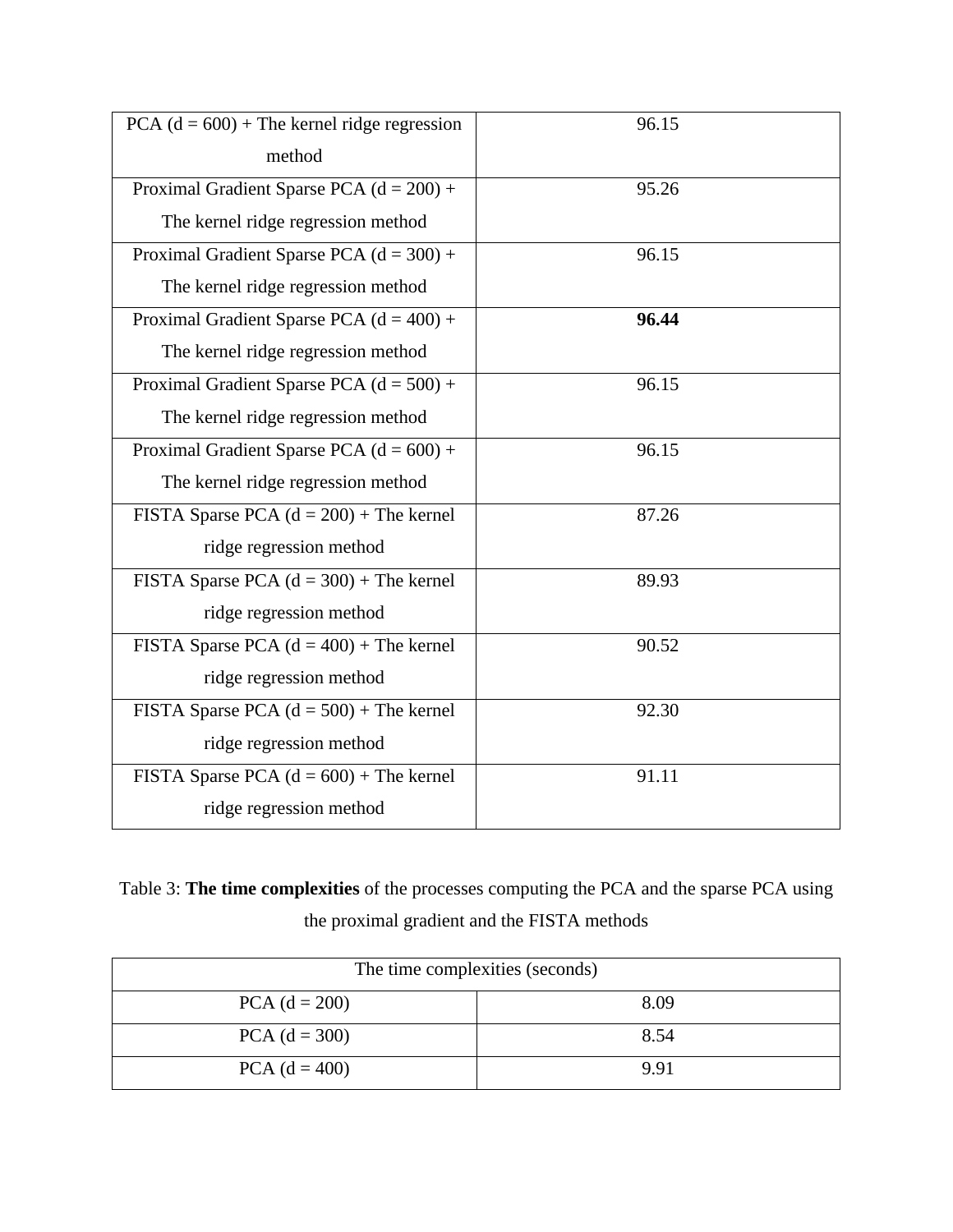| $PCA (d = 500)$                          | 12.37 |
|------------------------------------------|-------|
| $PCA (d = 600)$                          | 14.70 |
| Proximal Gradient Sparse PCA $(d = 200)$ | 2232  |
| Proximal Gradient Sparse PCA $(d = 300)$ | 3117  |
| Proximal Gradient Sparse PCA $(d = 400)$ | 3537  |
| Proximal Gradient Sparse PCA $(d = 500)$ | 4837  |
| Proximal Gradient Sparse PCA $(d = 600)$ | 5370  |
| FISTA Sparse PCA $(d = 200)$             | 439   |
| FISTA Sparse PCA $(d = 300)$             | 806   |
| FISTA Sparse PCA $(d = 400)$             | 1210  |
| FISTA Sparse PCA $(d = 500)$             | 1489  |
| FISTA Sparse PCA $(d = 600)$             | 1634  |

From the above tables 1,2, and 3, we recognize the accuracies of the combination of the sparse PCA method (using the proximal gradient method and the FISTA method) and one specific classification system may be lower than the accuracy of the combination of the PCA method and one specific classification system (may be lower than  $\sim$  4-9%) but sometimes the combination of the sparse PCA method (using the proximal gradient method and the FISTA method) and one specific classification system lead to better accuracy. Because we choose the initial vector of the proximal gradient method (i.e. the ISTA method) and the FISTA method randomly, this will not lead to the best accuracy performance measures of these two methods.

Last but not least, from the experiments, the process computing the sparse PCA algorithm using FISTA method is a lot faster than the process computing the sparse PCA algorithm using proximal gradient method.

# V. Conclusions

In this paper, the detailed versions of the sparse PCA method solved by the proximal gradient method and the FISTA method have been proposed. The experimental results show that the accuracy of the combination of the sparse PCA method (using the proximal gradient method and the FISTA method) and one specific classification system may be lower than the accuracy of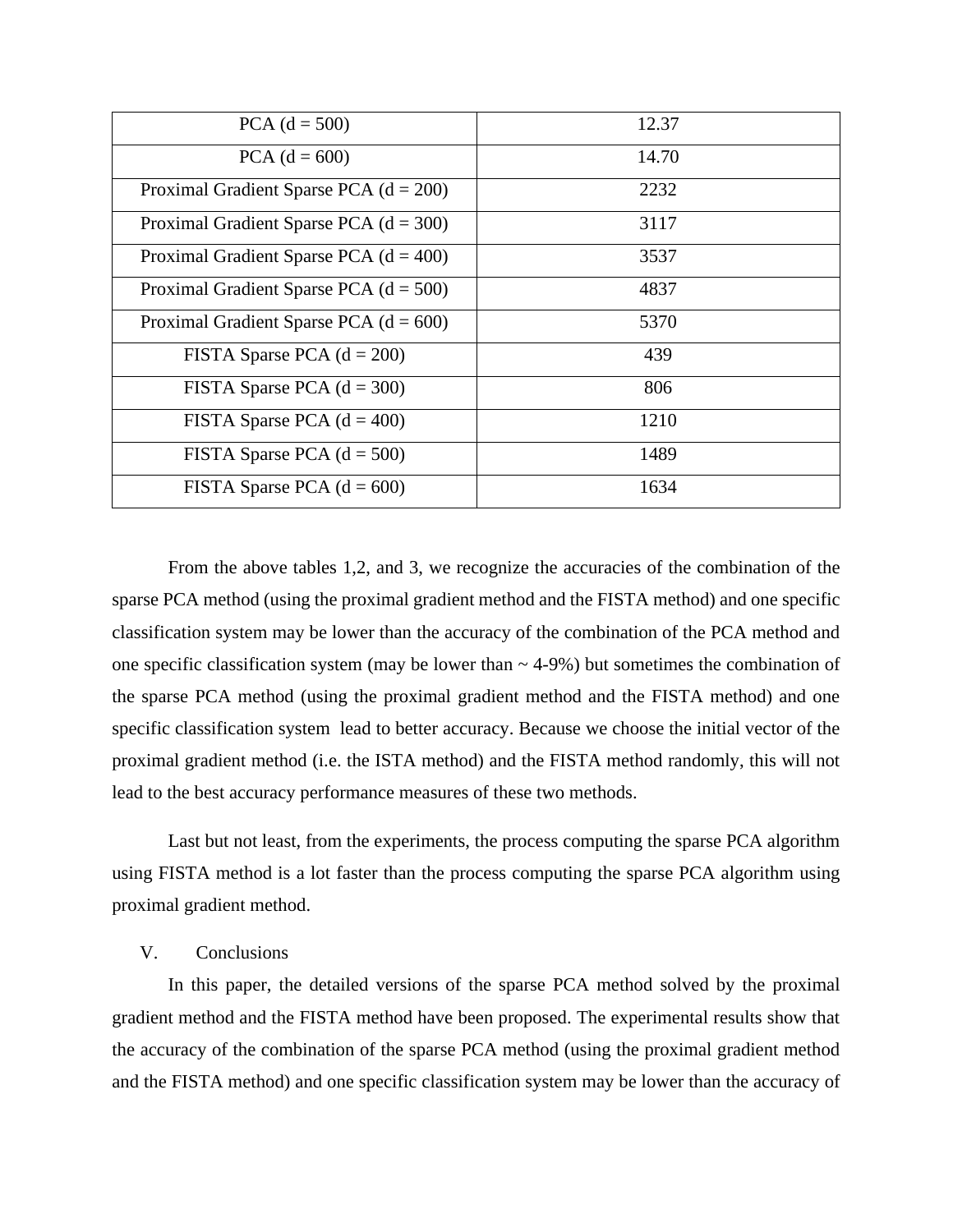the combination of the PCA method and one specific classification system but sometimes the combination of the sparse PCA method (using the proximal gradient method and the FISTA method) and one specific classification system leads to better accuracy.

In the future, we will test the accuracies of the combination of the tensor sparse PCA method with a lot of classification systems, for e.g. the SVM method and deep neural network method, for not only the face recognition problem but also other image recognition problems such as finger print recognition problem.

# References

- 1. Turk, Matthew, and Alex Pentland. "Eigenfaces for recognition." *Journal of cognitive neuroscience* 3.1 (1991): 71-86.
- 2. Tran, Loc Hoang, Linh Hoang Tran, and Hoang Trang. "Combinatorial and Random Walk Hypergraph Laplacian Eigenmaps." *International Journal of Machine Learning and Computing* 5.6 (2015): 462.
- 3. Tran, Loc, et al. "WEIGHTED UN-NORMALIZED HYPERGRAPH LAPLACIAN EIGENMAPS FOR CLASSIFICATION PROBLEMS." *International Journal of Advances in Soft Computing & Its Applications* 10.3 (2018).
- 4. Trang, Hoang, Tran Hoang Loc, and Huynh Bui Hoang Nam. "Proposed combination of PCA and MFCC feature extraction in speech recognition system." *2014 International Conference on Advanced Technologies for Communications (ATC 2014)*. IEEE, 2014.
- 5. Tran, Loc Hoang, and Linh Hoang Tran. "The combination of Sparse Principle Component Analysis and Kernel Ridge Regression methods applied to speech recognition problem." *International Journal of Advances in Soft Computing & Its Applications* 10.2 (2018).
- 6. Zhang, Zhongheng. "Introduction to machine learning: k-nearest neighbors." *Annals of translational medicine* 4.11 (2016).
- 7. Scholkopf, Bernhard, and Alexander J. Smola. *Learning with kernels: support vector machines, regularization, optimization, and beyond*. MIT press, 2001.
- 8. Trang, Hoang, and Loc Tran. "Kernel ridge regression method applied to speech recognition problem: A novel approach." *2014 International Conference on Advanced Technologies for Communications (ATC 2014)*. IEEE, 2014.